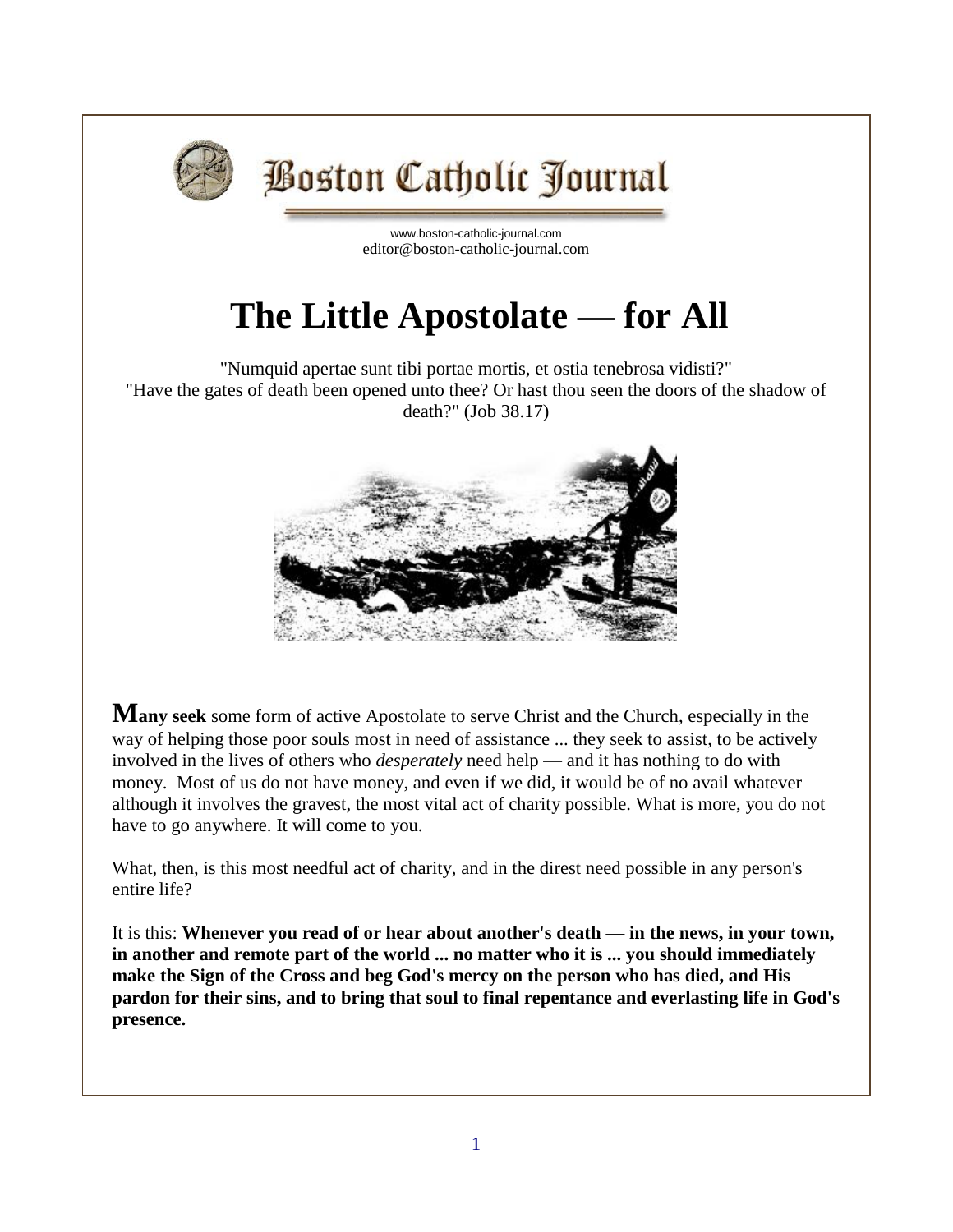He alone is the just Judge. It matters not to us who it is that has died: not his faith or his lack of it; that soul is in *dire* need of God's mercy and forgiveness ... and so often has no one else to pray for them.

Stop what you are doing for the moment, even if it is within yourself, and pray for them. It will take a few seconds ... but could mean the salvation of a soul in and through the immeasurable mercy of Christ Jesus.

You will be surprised how active — even demanding — you will find this quiet and hidden apostolate to be.

What is more, carry it a step further: when you hear the wail of an ambulance, do likewise, and pray for the healing of the soul to whose need it is going. If they are in peril of death (and you know not!) pray for God's mercy and forgiveness.

This way, you will accompany so many souls on their last and often most perilous journey: from this life to the next; from this world to Heaven, despite the very real danger of Hell.

One day *you* will need the prayers of others — and perhaps *one single person's prayer* will open the gates of Heaven ... and shut the gates of Hell. Your prayer to our merciful God may be the one that makes the difference.

Remember this the next time you read the news or browse the Internet. Especially in these evil days.

## **Further Reflections**

*"I am house-bound — what can I do"?*

*"I am at work all day — what can I do"?*

*"I am old and alone — what can I do"?*

What clarion is needed to remind you of what *only you* can give in a way and measure that is yours alone, and of inestimable value?

Allow me to suggest a few: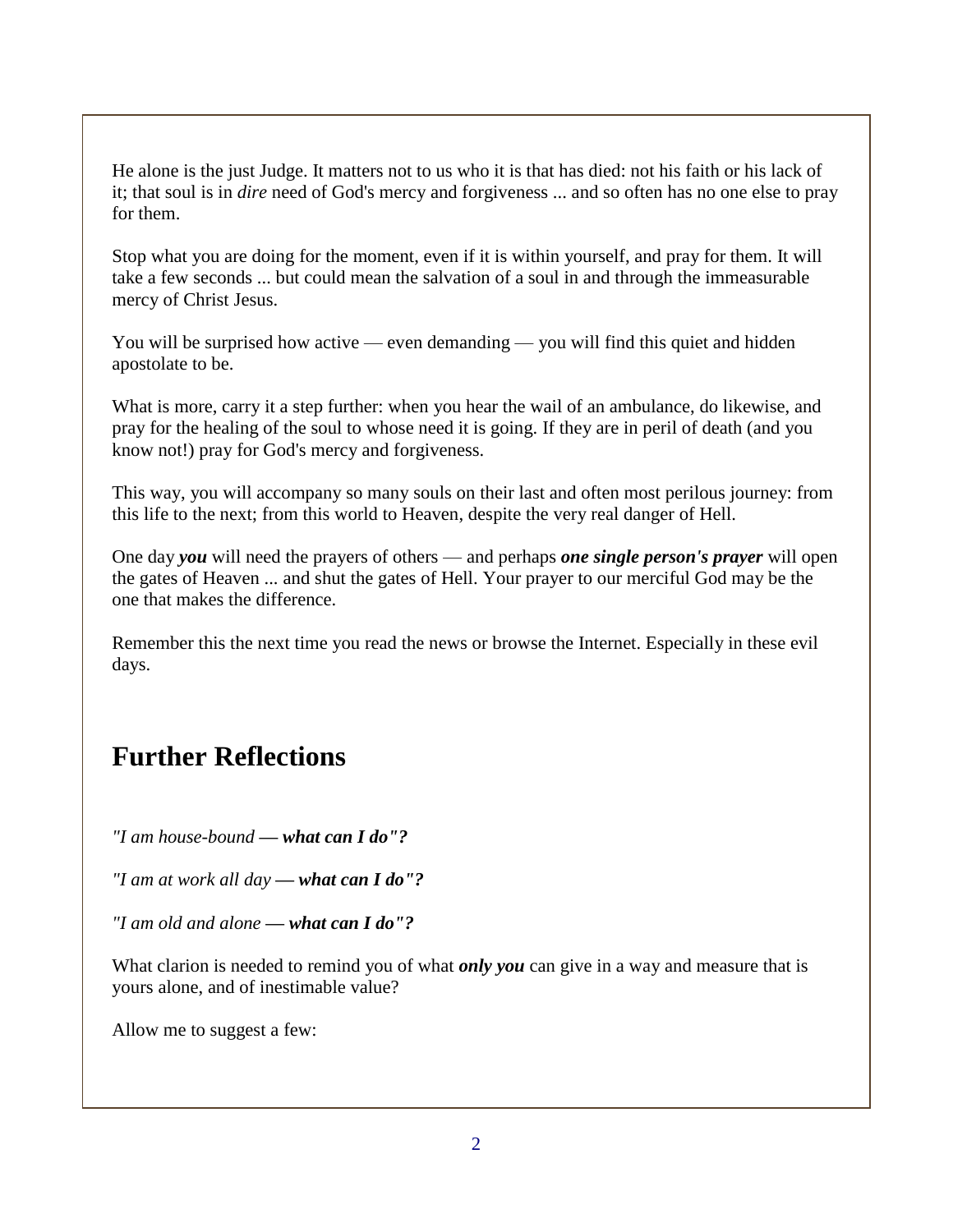

- **when you hear a siren.**
- **when you see a racing fire truck.**
- **when you see a speeding ambulance.**
- **when you watch a hearse pass.**
- **when you hear the screeching tires.**
- **when you see tears in the face of another.**

Each of these is a clarion, a loud call, to *stop* whatever you are doing ... *and to pray* for someone in *desperate need*; in the case of an ambulance, urgent, even critical need; and upon observing a hearse, an even greater need for mercy that extends to eternity.

*"Wonderful idea!"* you say. Yes — but to put this into practice is difficult: it requires sacrifice (of time) and discipline (lest you become callous and indifferent through negligence) and most of all, the realization that it is a genuine Apostolate ... an Apostolate of Prayer. It requires your believing that God hears our prayers, and that God answers our prayers. It is a realization that we are, for that time in prayer, *intimately* united with those who suffer and die. Our prayers can help them! **But** *ONLY* **if we pray**.

"But" you further protest, "I would be praying practically all day!". Yes ... you would. And some day — absolutely for certain — you will be that person in need of the prayers of others who prostrate themselves

(inwardly or outwardly) before God Who can do all things. "Whatever you ask in My Name will be given you", Christ told us. Yes, but what if no one invokes that Most Holy Name? What if we leave it to others? To the children of a dying father, children who have not yet learned to pray or who do not know God? To the rescue workers at a suicide bomber site in some remote part of the world ... that may come to your own doorstep so much sooner than you imagine? To the mother who alone survived the car crash that killed her husband and all her children. Your reading or hearing in the news of a tragedy that has afflicted some unfortunate soul, or perhaps many hundreds.

Our circumstances, it seems, always limit us. We never seem to be where we feel that we could be able help others in their desperate need ... even in their last need. Perhaps we even feel that we seldom encounter the need by others for our prayers at all: everyone we know and care about is well and there is no impending crisis at hand.

What will call us to prayer? What will remind us of our desperately needed prayers? How can can we help those of whom we know little or nothing ... and yet need our prayers? Perhaps we will be the only ones praying for them!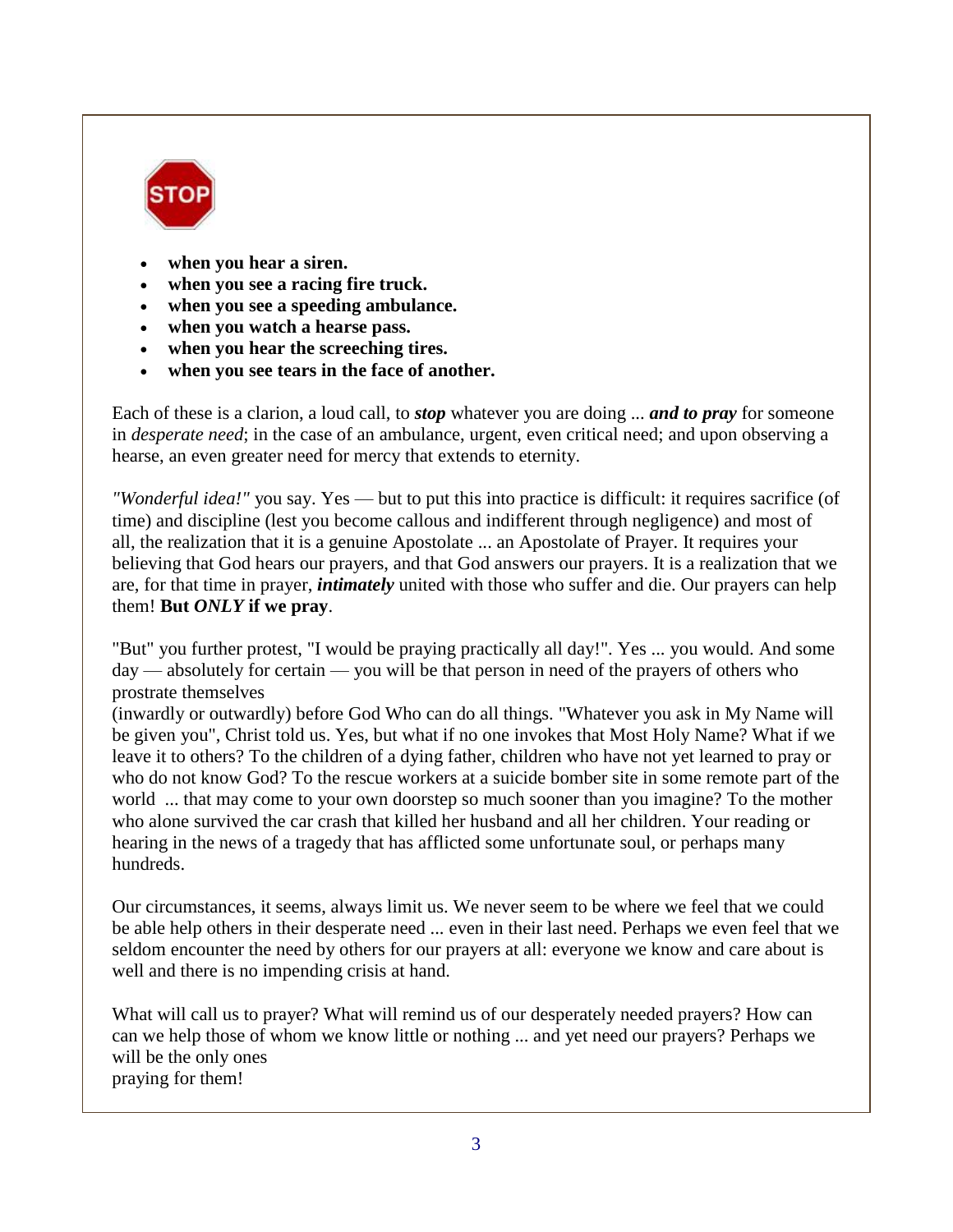## **People do not need your** *"thoughts"***!**

The currently senseless and terribly monotonous — as well as utterly pointless and useless — "sound-bite" that we ever hear upon some calamity is this: *"You are in our thoughts"* .

*What on earth is that supposed to mean*, apart from a clear and "correct" aversion to the word "prayers"? What is the point of these self-inflating words? *Do your "thoughts" somehow magically help others?* Do your "thoughts" really comfort anyone? Among my *many* "thoughts", are spontaneous and unrelated things such as, *"Where is that pen I just had?"* Or, *"Imagine! Researchers have found what appear to be the remains of a three-toed crustacean! Hmmm ..."*

*Your thoughts* are an endless train of related and unrelated events, ideas, or intuitions. They all have this in common: they are only thoughts ... and nothing more. They will pass or soon (as in "within seconds") be replaced by *other* thoughts, and you are invested in them only fractionally, momentarily. Some thoughts will result in actions (most of them not memorable), but most do not. We are most often simply passive spectators of our own thoughts — if we are aware of them at all!

Our prominent political leaders are extremely adept at keeping unfortunate people and their families *"in their thoughts"* following some tragedy, and this is to say that they will forget them as soon as they leave the press conference hastily assembled to demonstrate their supposed solidarity with the sufferers — and because they have more pressing issues that are (surprise!) "in their thoughts" also. Especially when on the links immediately following the press conference

Pray for the dead every time you hear or read of someone's death

Pray every time you hear a siren — fire, ambulance, police — and pray when you witness a somber funeral cortege (which will one day be your own)

Pray for the sick

Pray for the dying

They do not want or need your "thoughts" — but seriously desire your prayers ... to One Who *can* help them and deliver them.

Editor